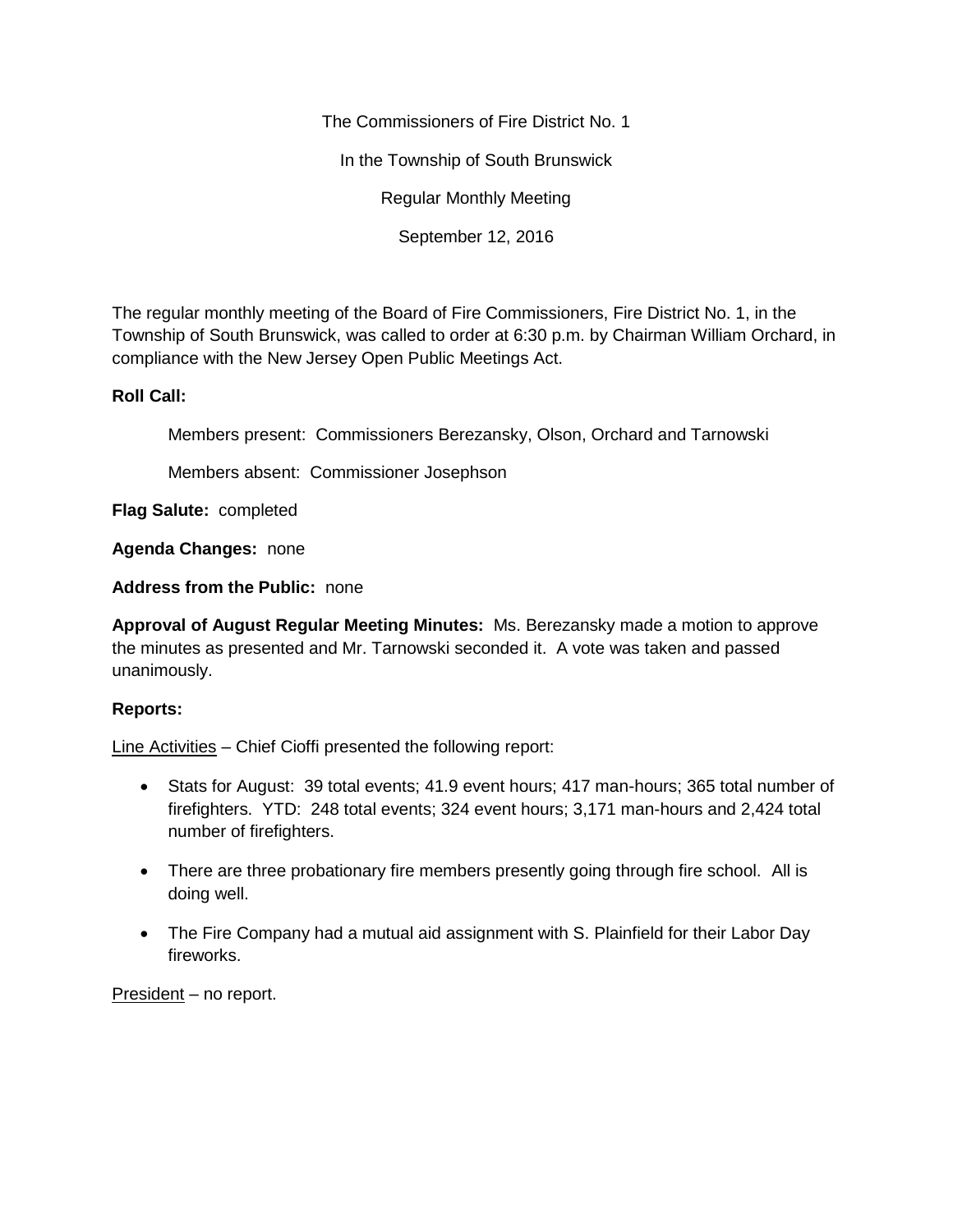Treasurer/Voucher List - Ms. Berezansky presented the report (file copy attached). She reported that everything is fine. It was noted that repairs and cleaning of gear was costly. A question was raised whether Home Owners Insurance might cover some of the cost. It was noted that the 2017 Budget will need to be addressed at next month's meeting. After a review of the Voucher List, Mr. Tarnowski made a motion to accept the List as presented and Mr. Olson seconded it. A vote was taken and passed unanimously.

Note: Ms. Berezansky stated that she will not be at next month's meeting.

Secretary's Report - nothing to report.

Fire Coordinator's Report – Mr. Perez presented the following:

- 1. Verizon has not been able to fix the alarm problem at Station 23. The alarm company suggested a cellular communicator, which will eliminate the need for phone lines. The cost for installation would be \$250, with a \$49.95/month for monitoring. The Board agreed to make this change.
- 2. Station 23 has been inspected for the November  $8<sup>th</sup>$  election.
- 3. The A/C is working well.
- 4. All trucks are in service and working well.

Chairman's Report – Mr. Orchard stated that he was upset with the Township Committee, for moving the 9/11 ceremony to 9/13, as it was their regular meeting night.

Standing Committee Reports –

*Fire Company Liaison –* no report.

*Rescue Squad Liaison –* nothing to report.

*Public Relations –* The Open House is scheduled for 10/15.

*State Association -* The meeting will be held at the Wildwood Convention next weekend.

*Insurance -* There will be a policy renewal next month.

**Unfinished Business:** none

**New Business:** none

**Executive Session:** none